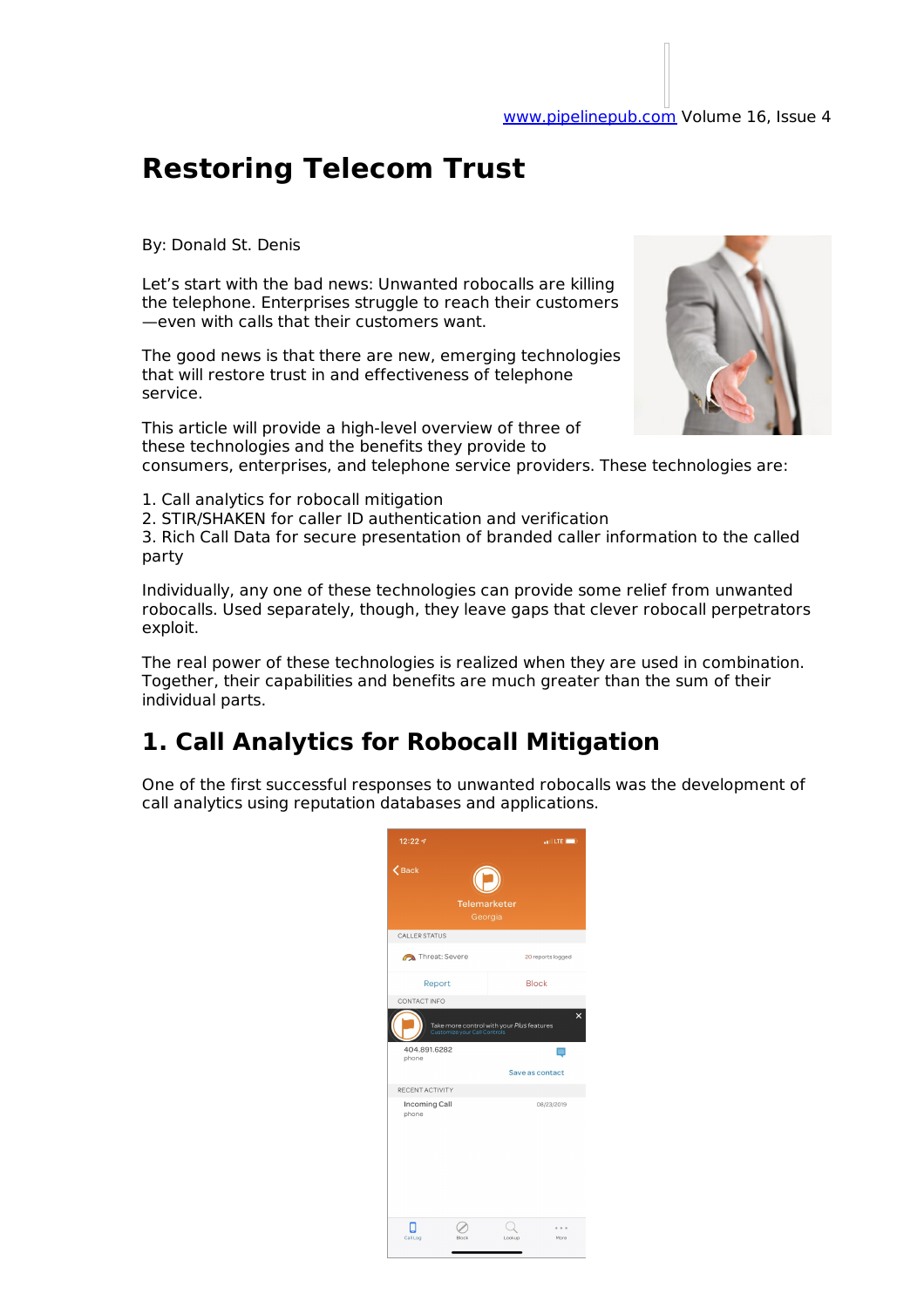Users load a reputation service application on their mobile phone. When they receive a robocall, the application allows them to report it as a robocall and block the number on future calls (see Figure 1, right). Some apps also identify robocalls by capturing network activity.

Reputation service applications collect reported complaints and suspicious call activity in a central database. After enough complaints or activity, calling numbers used with unwanted robocalls acquire a poor reputation score.

It didn't take robocall perpetrators long to respond.

They started programming their auto dialer software to construct a random caller ID like the number they were about to call. For example, if the next number to call were 201-555-1234, then the software might construct a caller ID of 201-555-9875. The randomly generated number might or might not be a valid number.

Robocall perpetrators found that people were more likely to answer robocalls when the caller ID number was like theirs. Consumers might not recognize the number, but many thought it could be a neighbor calling, or the school, or their doctor. So, they answered these robocalls. This technique became known as *neighbor spoofing*.

Neighbor spoofing was a stunning setback for call analytics. What good is it to report and block a calling number that was spoofed? That would only penalize innocent subscribers whose numbers had been used in spoofing, not the robocall perpetrators. It's useless to block a calling number unless you are certain that it wasn't spoofed. That's what STIR/SHAKEN is for.

### **2. STIR/SHAKEN for Caller ID Authentication and Verification**

STIR/SHAKEN is used to perform caller ID authentication at origination and verification at call termination.

These James-Bond-inspired acronyms stand for Secure Telephony Identity Revisited (STIR), developed by the Internet Engineering Task Force (IETF), and Secure Handling of Asserted information using Tokens (SHAKEN), developed by ATIS and the SIP Forum.

But don't worry about these arcane names. The important thing to know is that STIR/SHAKEN is used to prevent caller ID spoofing. Here's how.

As a service provider is originating an outbound call for its customer, it will use the technology in conjunction with its subscriber information to attest to its confidence about two things:

1. That it knows the customer making the call.

2. That this customer's use of the calling number is legitimate.

The attestation and related call information is then put into a digitally signed Identity token that is sent with the call. This is now a *signed call*.

When a terminating service provider receives a signed call, it uses the technology to verify that:

- The signature is correct.
- The Identity token information matches the asserted caller ID.
- This information hasn't been changed since the call was signed.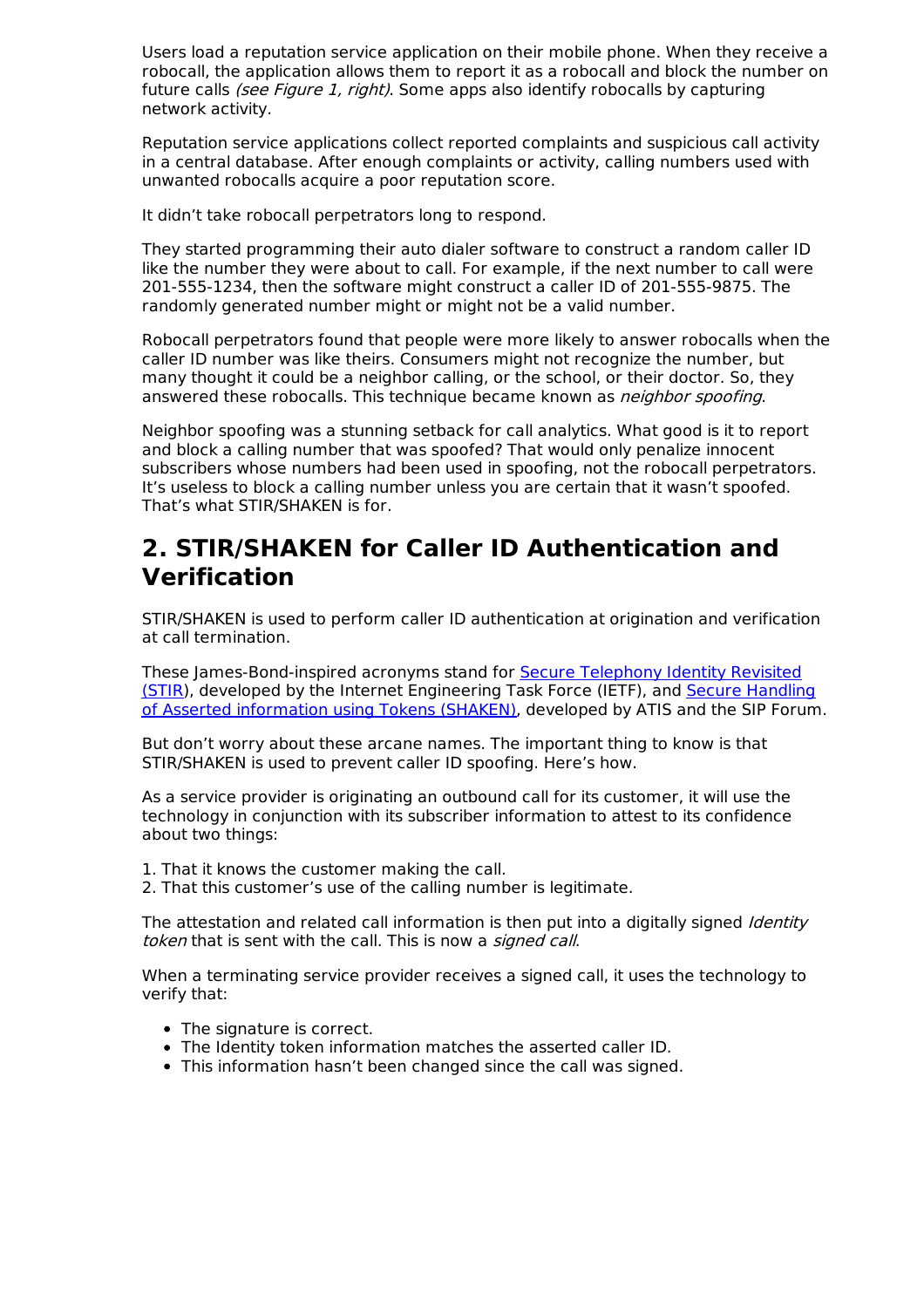

Figure 2: STIR/SHAKEN Network Flow

The service provider then puts *verification status* into the call data, which the handset displays to the called party (see figure 2).

To prevent clever robocall perpetrators from spoofing authentication, the technology uses Public Key Infrastructure. The originating provider digitally signs outbound calls with its private key, and the terminating provider verifies these signatures with the originating providers' public key. These keys are associated with *digital certificates*, which are assigned to legitimate service providers by a trusted governance authority. Robocall perpetrators can't get in on it.

STIR/SHAKEN throws new obstacles in the path of robocall perpetrators:

- If a robocall perpetrator spoofs caller ID, then their robocalls will not be authenticated and digitally signed. Terminating service providers will not indicate to their subscriber that the incoming call was verified.
- If a robocall perpetrator replayed or spoofed an Identity token, then it would fail verification and the terminating service provider would apply an appropriate policy to the call (e.g., block or divert).

In the early days of STIR/SHAKEN, before widespread adoption of this technology, most calls will be unsigned and will not raise suspicion. As the technology becomes ubiquitous, subscribers will become more likely to answer verified calls and let unsigned calls go to voicemail.

Regulators and legislators have stated their intention to mandate STIR/SHAKEN if service providers don't implement it voluntarily. Pending legislation and regulations are drafted and ready to go.

But market forces might force the issue. As word spreads about how STIR/SHAKEN identifies authentic caller IDs, subscribers will want it with their telephone service.

STIR/SHAKEN call authentication and verification also makes call analytics useful once again. Unsigned robocalls will land in voicemail. How will robocall perpetrators respond?

They might try to buy inexpensive phone numbers and use them to get their robocalls signed.

#### Would that work?

Well, their robocalls would be signed. But then crowdsourced reputation applications and other call analytics would eventually catch up with them and assign poor reputation scores to those telephone numbers. The origination ID in the call would enable traceback, a useful tool for law enforcement.

The telephone service that provided those numbers would know that this customer is a robocall perpetrator.

Eventually the telephone numbers would become useless to the robocall perpetrator, and their customer identity would become toxic. The walls would start to close in on them.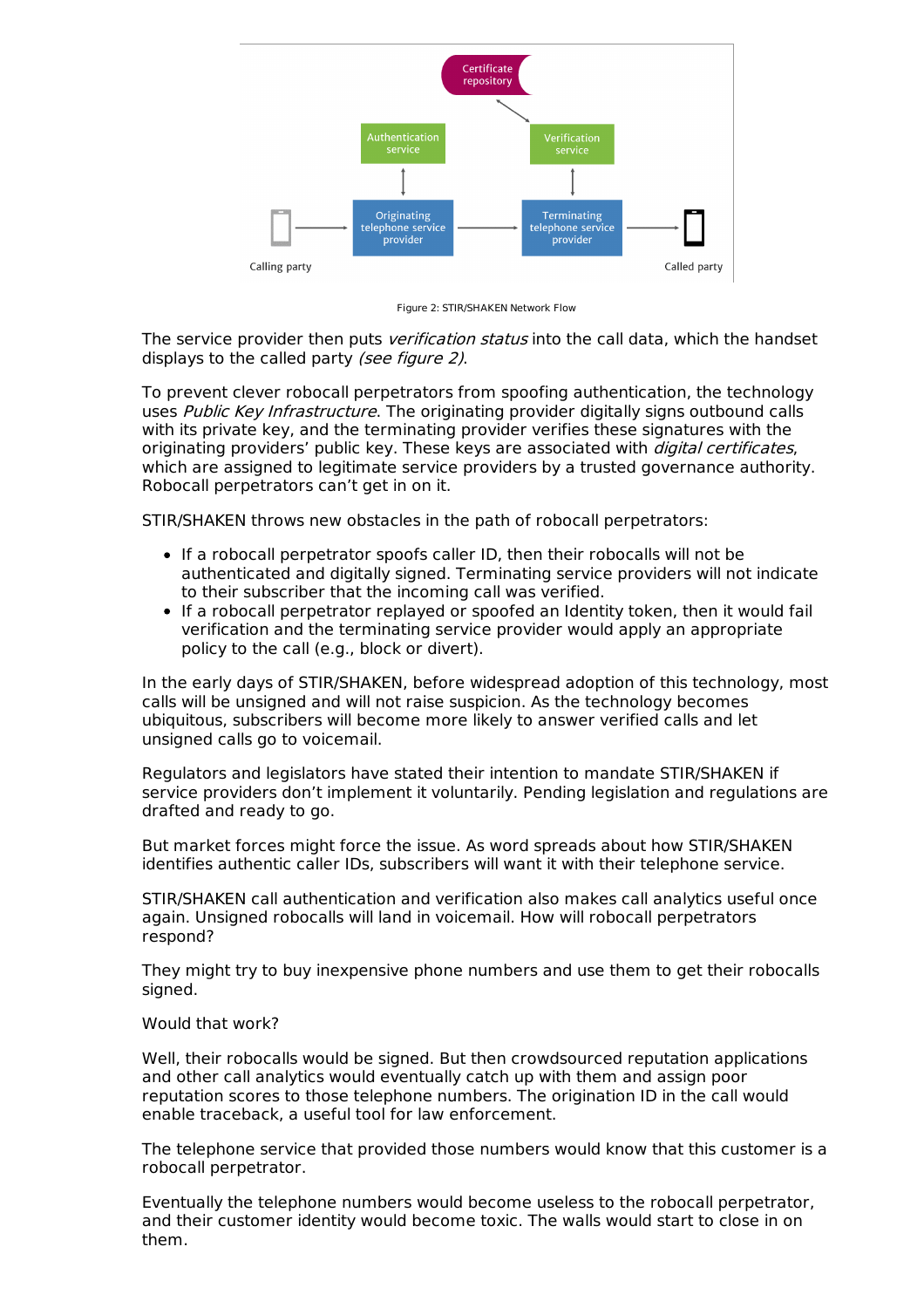Perhaps the most exciting and promising benefit of STIR/SHAKEN is a technology that allows enterprises to introduce themselves to the called party with an authentic representation of their brand. This is Rich Call Data.

### **3. Rich Call Data for Presentation of Branded Caller Information**

So far, we have STIR/SHAKEN to prevent caller ID spoofing, and we have call analytics, which are much more effective when we know whether the caller ID was spoofed. Are we done?

### Perhaps not.

Telephone subscribers are wary of answering calls from numbers they don't know. They've been burned by too many robocalls for far too long. Even a positive verification status display on their telephone handset might not persuade them to answer a call if they don't recognize the number.

That's where Rich Call Data can help. This technology displays the caller name, at the very least, and can also display lots of other information (see figure 3). The framework is currently a draft with the IETF.

Don't we already have this? Isn't this CNAM (caller name display)?

Not exactly. CNAM and eCNAM (enhanced CNAM) are third-party add-on services provided by *terminating service providers*. This means that:

- Not every subscriber has CNAM. Most mobile subscribers do not.
- Since the caller information is collected by third-party services, it's often incomplete or out of date.
- CNAM often does not display the information the calling party wants to present in the way they want to present it.

Rich Call Data is different:

- It's built on STIR/SHAKEN. Every consumer who receives signed calls can receive Rich Call Data with those calls, provided their handset will display it.
- Rich Call Data *is produced by the calling party*, not a third party. This makes it much more complete, accurate and up-to-date.
- Since the calling party controls their Rich Call Data, they have greater control over how their brand is presented to people they call.
- Rich Call Data supports more information beyond just display name to help introduce a call more effectively.

Would everyone want to use Rich Call Data? We think so.



Some consumers might like the option to have their name put into the Rich Call Data display name field (see Figure 3, right). This might be especially attractive to younger consumers—studies show that they are more hesitant to interrupt or disturb people by